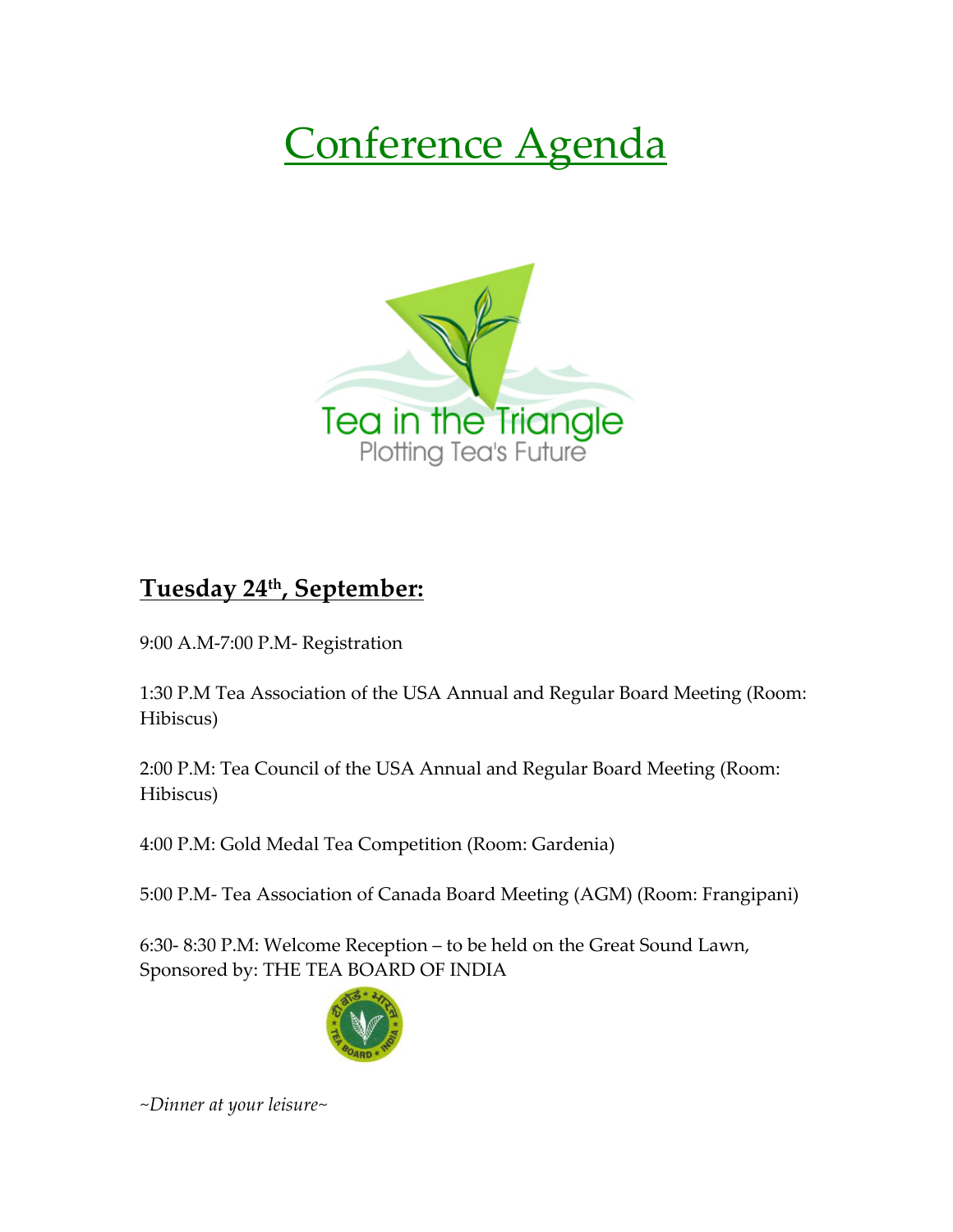## **Wednesday 25th, September:**

7:30-10:00 A.M. - Producers/Importers/Consumers Breakfast Meeting (Room: Mid Ocean Amphitheater)

10:00 A.M- Transportation for Golf Outing leaves the Hotel

10:30 A.M. - Golf Tee Time

10:30-6:30 P.M: All registrants are free to explore Bermuda on their own from the beautiful beach club of the hotel to the complimentary ferry ride to the capital of Hamilton to an adventurous ride on a Bermuda motor scooter. The choice is yours!

#### OR

12:00-3:00 PM-BEACH PARTY (to be held at the hotel beach front) *(information to be posted shortly)*

6:30 P.M. - Chairman's Reception (Room: Outside Poinciana Ballroom)

7:30 P.M. - Chairman's Dinner- Black Tie Event (Room: Poinciana Ballroom) *~Honoring the Retirement of President of the Tea Association Mr. Joseph P. Simrany~*

9:30-12:00 A.M. – Hospitality Suite (Room: Poolside/Gallery)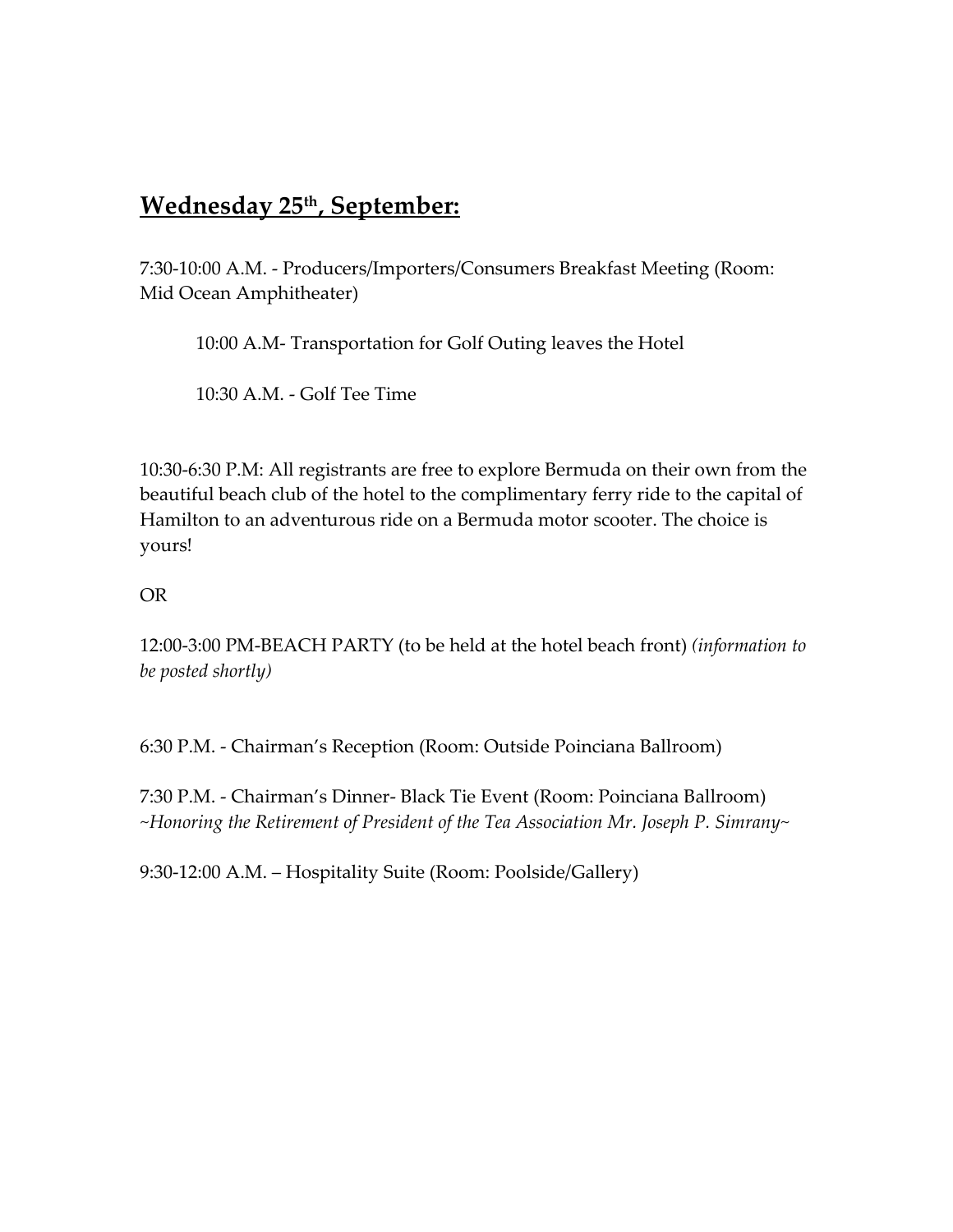#### **Thursday 26th, September:**

7:00- 8:00 A.M. - Delegates Breakfast (Room: Wickets)

8:00- 9:00 A.M- "**State of the Economy"** Brown Brothers, *Scott Clemons*

*~Brown Brothers Chief Wealth Manager & Economist Scott Clemons will speak to us on the State of the Global Economy and what to expect over the next 24 months.*

9:00- 9:30 A.M- **"5th International Scientific Symposium on Tea and Human Health Update"**, Pollock Communications, *Louise Pollock*

*~Louise Pollock will speak to us on the outcomes of the recently held 5th International Scientific Symposium on Tea & Human Health.*

9:30- 10:15 A.M-. **"Nielsen North American Tea Review",** Nielsen Review, *Rick Winslow* 

*~Nielsen's Rick Winslow will present its review of the Tea Market in North America.*

10:00- 10:30 A.M. - Networking Tea Break

10:45- 11:30 A.M- **"Single Serve Update"**, President & CEO of National Coffee Association, *Robert F. Nelson*

*~Robert F. Nelson. President & CEO of the National Coffee Association will speak to us on the impact of Single Serve Coffee and how it may affect the consumer tea usage. .*

11:30- 12:15 A.M- **"Affordable Tea Harvesting; The Next Challenge**", *Nigel Melican*

*~Nigel Melican will speak on the next challenges in tea production, mechanical harvesting, U.S production of tea , as well as Total Supply Chain costs and their impact on sourcing within the tea supply chain.*

12:15- 1:00 P.M- **"Tea 2030: What the Tea Industry Might Look Like by 2030"**, *Anne-Marie Brouder*

*~Dr. Anne-Marie Brouder from Forum for the Future will speak to us about a joint, global effort at building scenarios that the Tea Industry may face between now and 2030.*